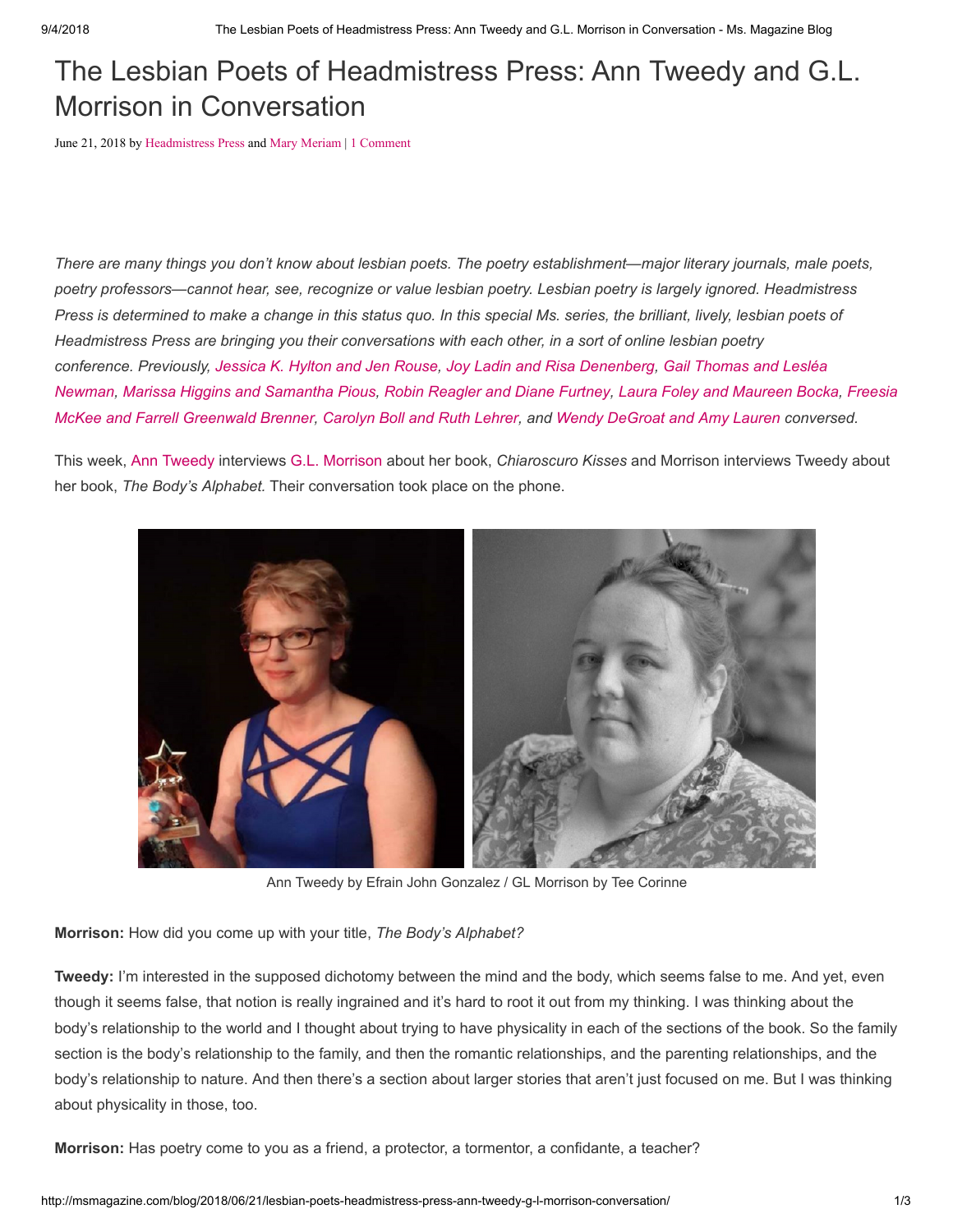

9/4/2018 The Lesbian Poets of Headmistress Press: Ann Tweedy and G.L. Morrison in Conversation - Ms. Magazine Blog

**Tweedy:** I turn to reading when I'm going through difficult things, so in terms of reading poetry, it's a friend. I think writing makes me feel more sane and it helps me process things to turn them into poetry, and so then there's all of the craft mixed in with the story and it's comforting to be somewhat in control of the story. I guess I could see it as a confidant in that I feel like I share my deepest self in writing poetry.

**Morrison:** What truths are easier to tell in poetry, and which are harder for you?

**Tweedy:** I think emotional truths are easier, because you have the feeling driving the writing, and the intensity of that makes for good poetry. Intellectual truths and political truths are harder because you need the immediacy to make the poem work, and that can be hard, with those sorts of truths.

**Morrison:** Do you personify poetry? Do you see it as a thing? Is it more an activity? Or a being?

**Tweedy:** I feel like it's sort of divine. Sometimes, not very often, I'll have a poem just come to me, and it's as if it's coming through me, so I feel like it's not just, you know, an activity that I'm doing, that somehow there's more to it than that.

**Morrison:** What age were you when poetry found you?

**Tweedy:** My mother used to read me poetry when I was little. And I remember in seventh grade feeling like I was connecting with Robert Frost, so I think poetry became important to me around age 12. I found a poem that I wrote when I was really young, it was just a simple poem, something like, *Barbie looked into the mirror to find Barbie there, but Barbie wasn't there.* It was interesting to me because I'm shy and often feel invisible. How did you come to writing poetry?

**Morrison:** As soon as I found words, I was in love with them, and just started to collect them like wild. I was writing poetry very young, and it all rhymed and the cadence was really tight, too.

**Tweedy:** I noticed many of the poems in *Chiaroscuro Kisses* are about relationships.

**Morrison:** My poems about relationships are really in some ways poems about poetry. They're about passion and about how language can be passionate. My relationship with poetry is pretty fluid. At certain times, it's been my primary relationship. I think poetry is a way to engage people both emotionally and intellectually simultaneously. If you can give people a tool that then they can pass on, it can be more revolutionary and more likely to change people at the core than a rational discussion.

Poems are fascinating bits of tools and bits of jewelry. They are fun, they are ornamental, but they also are essential. They are necessary and in some places desperately needed. To recognize this is cool, to be able to hand somebody a poem like you'd hand them a hammer or 20 bucks and say, "I hope this helps." I think it is not only powerful but our responsibility as poets.



Almost everything we know about past history has come to us through poets. The

http://msmagazine.com/blog/2018/06/21/lesbian-poets-headmistress-press-ann-tweedy-g-l-morrison-conversation/ 2/3 Greek poets kind of fed us the world. If you are an academic poet who is interested in the canon of poetic history and how to be a part of that, and you want to be remembered in talks in schools or at least in a footnote, then do your research. Make sure that you understand what the canon includes. And if poetry is a therapeutic tool for you, then go to open mics or find